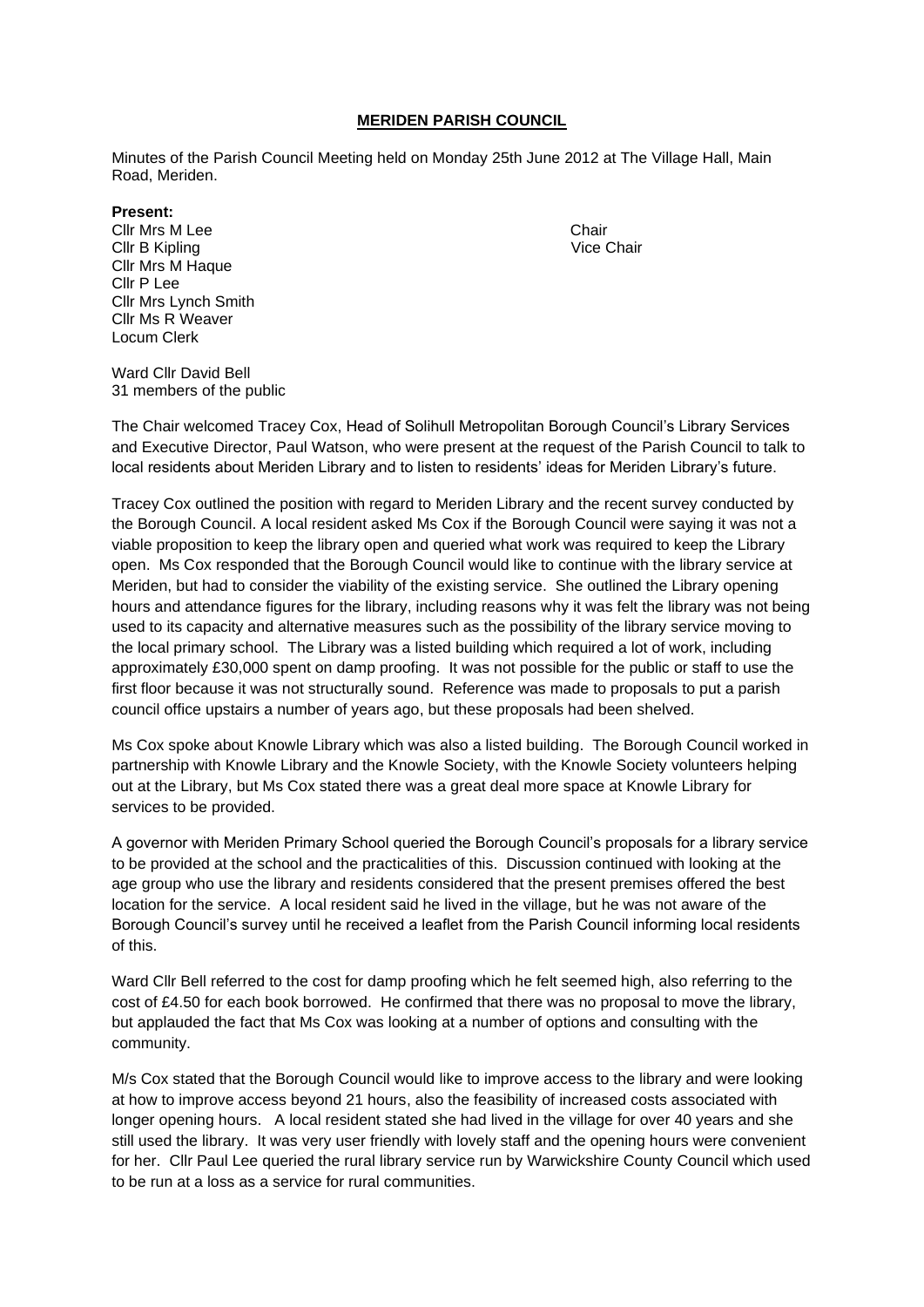Reference was made to funds of ¾ million which Solihull Metropolitan Borough Council were due to receive which could be used to enhance the library. Also to the Borough Council selling the playing fields when these could have been retained and made available for the village.

The pubic stated that they were confused as to the process. The Borough Council were talking about the viability of the library remaining open, but what happens next. Mr Watson stated that there was a budget to run the library, but they were looking at how to use that budget more effectively and considering the options. Reference was made to the work required to the library and were these costs additional to the property services budget.

The Parish Council queried whether the Borough Council was suggesting that the village get the community to work to keep the library open with additional opening hours. Ms Cox stated that the Borough Council would consider any suggestion for volunteers to assist. She stated that the Knowle Operatic Society volunteers provide a service by keeping Knowle Library open on a Saturday morning

Further discussion ensued and proposals were discussed for a further survey on the library service to be undertaken, with the Parish Council to have an input and also an input with regard to the arrangements for a further survey to be distributed.

Ms Cox agreed that she would provide an update following the meeting, together with proposals for a further survey. She stated she would like to run a survey in the September Meriden Magazine and on that basis would put a notice in the Library in the Autumn with an update for the September Issue of the Meriden Magazine.

The Chair thanked Tracey Cox and Paul Watson for attending the Parish Council Meeting to talk to local residents about Meriden Library and the opportunity for residents to discuss its future.

The Chair opened the Meeting, introducing the new Clerk to members.

### **1. Apologies**

There were no apologies

#### **2. Declarations of Interest**

There were no Declarations of Interest

#### **3. Public Participation**

There were no further matters raised following on from the presentation.

#### **4. Leys Lane – Public Inquiry – Update**

Members considered the additional fee incurred by the Planning Consultant for an additional day's attendance at the Public Inquiry due to an oversight on behalf of the Planning Inspector.

**IT WAS RESOLVED:**- that the additional fee included in the invoice of £5,530 presented for payment by Avon Planning Services for attendance at the public inquiry be approved.

### **5. Queens Diamond Jubilee – celebrations - Update**

Members noted that a reconciliation would be circulated when this was available. Cllr P Lee stated that he would like the Parish Council to consider purchasing a portrait of the Queen if there were any Diamond Jubilee funds left. Cllr Kipling advised that there was a portrait of Meriden which belonged to the Parish Council which was in storage.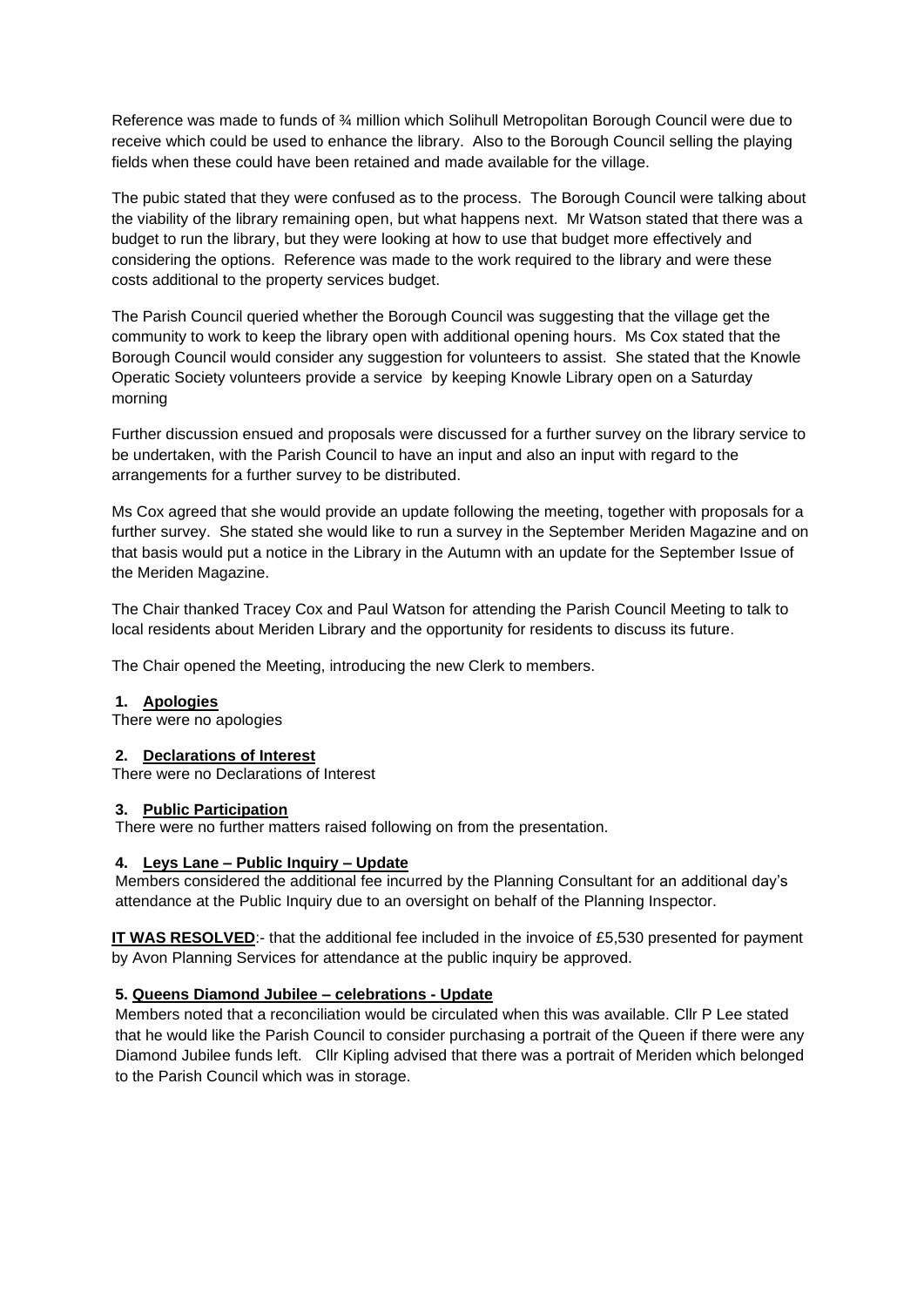### **6. Meriden Library – Update**

Following on from the earlier presentation, members discussed distribution of the further survey to be undertaken and it was agreed that this matter would need to be discussed when the update is provided and timescales for the survey are confirmed by the Borough Council.

# **7. Internal Audit.of Accounts 2011/12**

Members considered the Parish Council's accounts following the internal audit.

**IT WAS RESOLVED**:- that the Accounting Statements prepared by the RFO be approved prior to being signed by the Chair.

### **8. Governance and External Audit of Accounts 2011/12**

Following consideration and approval of the members, and completion of the Annual Governance Statement for the year 2011/2012

**IT WAS RESOLVED:**- that the Chair and Clerk sign the Annual Governance Statement and the Parish Council's accounts be approved for submission to the External Auditor appointed by the Audit Commission.

The following item was discussed in private

# **9. Appointment of Clerk – Staffing Panel Recommendations**

**IT WAS RESOLVED**:- that the Parish Council endorse the Staffing Panel's recommendation and the appointment of Mrs Barbara Bland as Clerk and RFO to the Council with effect from the 2nd July 2012.

# **10. Finance**

a) Income

a) Payments

£50.00 donation received from Meriden Christian Fellowship towards the Jubilee Celebrations

£225.00 Payment from Solihull Municipal Cricket Club

| Cllr Weaver<br><b>Expenditure for Jubilee Celebrations</b>     | £71.19    |
|----------------------------------------------------------------|-----------|
| Cllr Paul Lee<br>Reimbursement of expenditure for pavilion     | £34.25    |
| Avon Planning Services<br>Fee for attendance at public inquiry | £5,530.00 |

**IT WAS RESOLVED**:- that the payments presented be approved.

11. Planning Applications

2012/860 The grove, Fillongley Road, Meriden – erection of detached garage

2012/690 Meriden Reservoir Complex, Birmingham Road, Meriden – Construction of screening blind